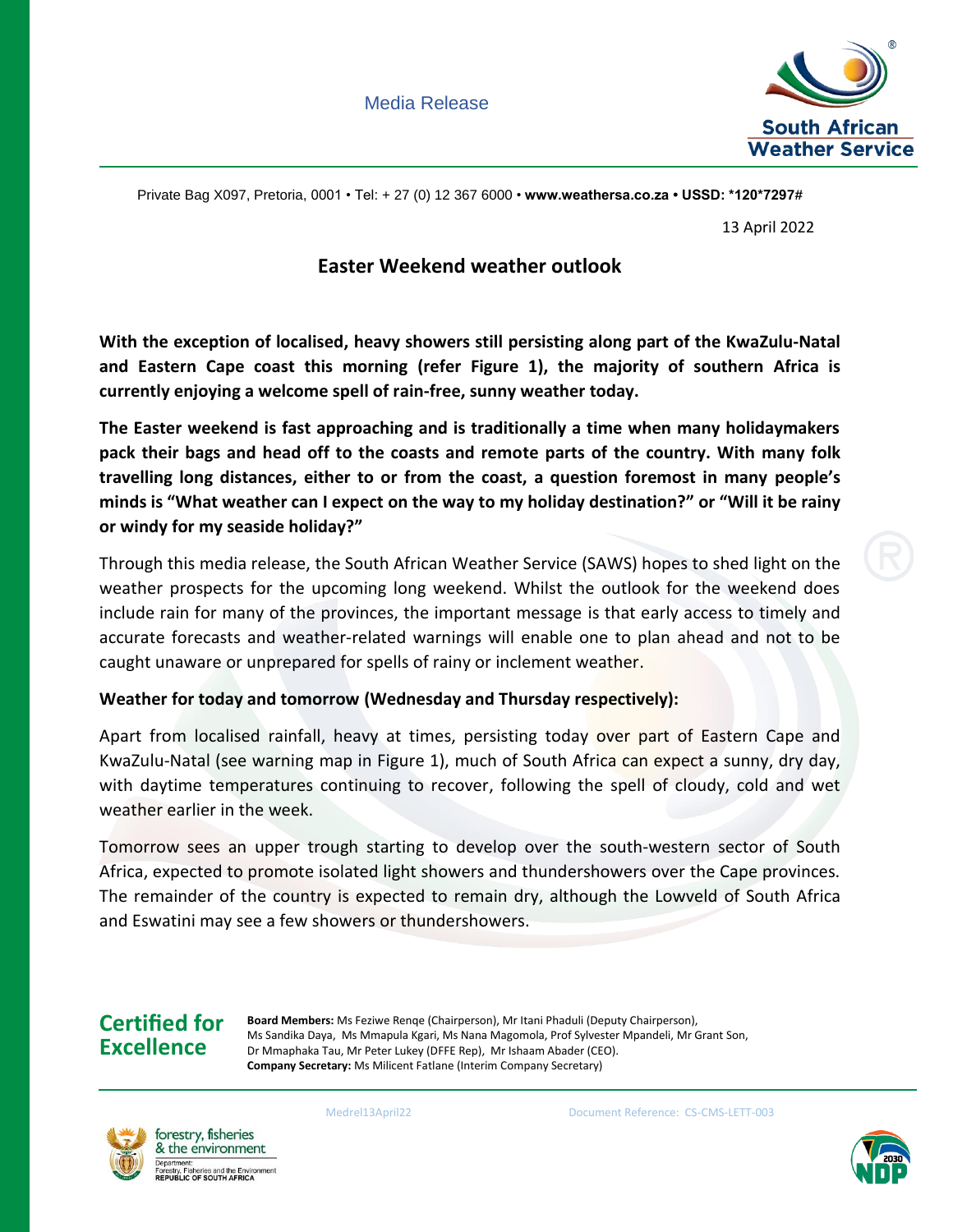

**Figure 1:** Impact-based (IMP-B) warnings for today. Source: SAWS.

## **Weekend weather for Friday through to Monday:**

On Good Friday, the upper trough is expected to intensify further, resulting in the development of an extensive band of isolated to scattered showers and thundershowers over much of the central interior (Fig. 2). Consequently, North West, Free State, Eastern Cape and KwaZulu-Natal are likely to experience the return of thunderstorms, along with the risk of localised flooding and/or occurrences of hail and strong, damaging winds.

Saturday sees scattered to widespread showers and thundershowers persisting over the central provinces (Fig. 2), spreading to include the eastern and north-eastern provinces, where further significant to heavy falls may occur at places, especially over North West, Free State and Gauteng.

Sunday and Monday will see rainfall persisting over the central and eastern parts of the country (Fig. 2).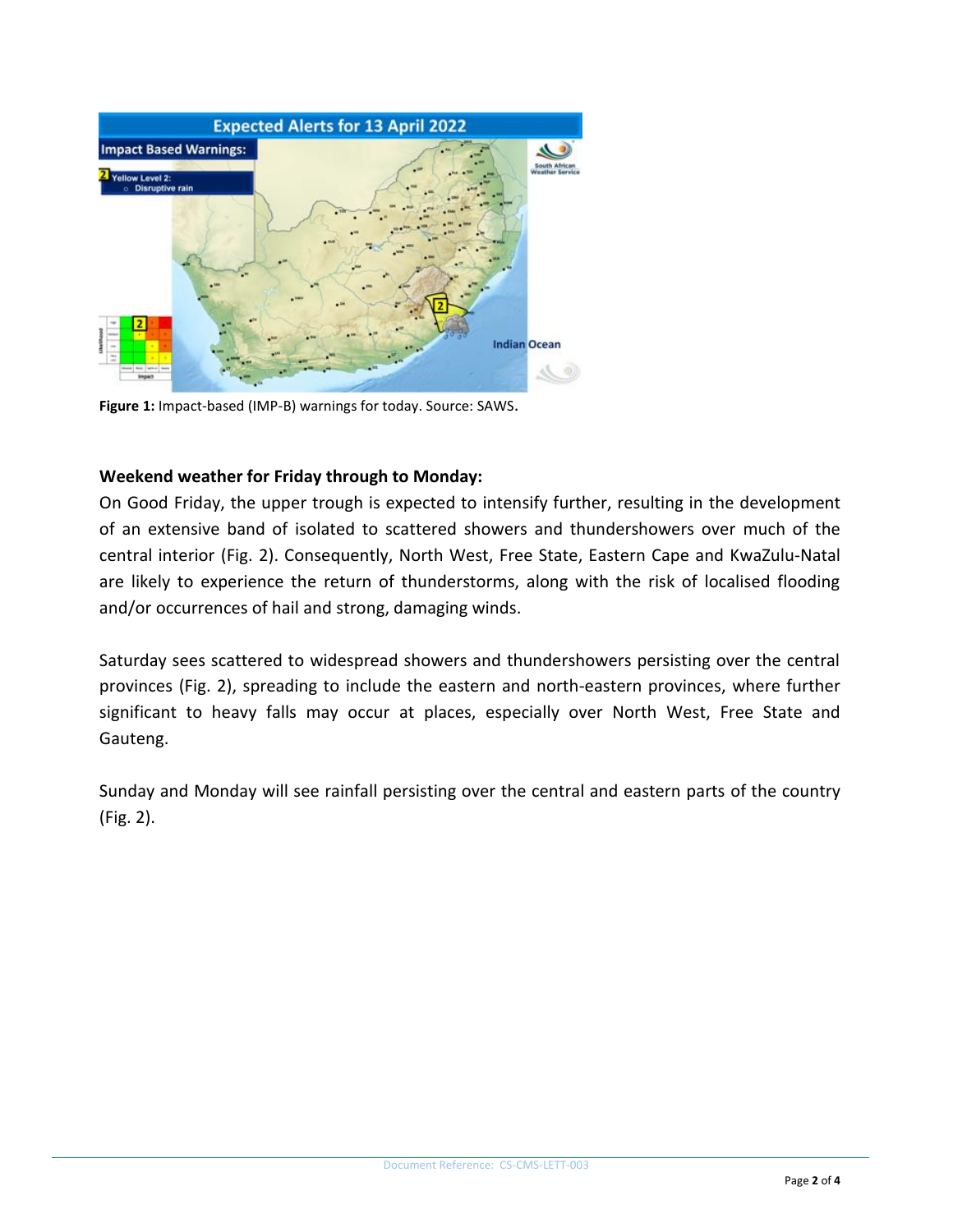

**Figure 2:** Rainfall probabilities for the Easter Weekend. Source: SAWS

The South African Weather Service acknowledges the unconventional naming of the low pressure that has caused devastation over KwaZulu-Natal earlier this week, however this low pressure is not expected to cause any further impacts over the country as it is forecasted to move away from South Africa.

The South African Weather Service will continue to monitor any further developments relating to this weather system and will issue subsequent updates as required. Furthermore, the public are urged and encouraged to regularly follow weather forecasts on television and radio. Updated information in this regard will regularly be available at [www.weathersa.co.za](https://webmail.weathersa.co.za/owa/redir.aspx?C=Rxd_ewTbJ0CSmiK4Xgzz-QR38l6kOdEIZyRqfTUqme3PZczrcy0FrLZFByIU_H1t5xMtzqMmomo.&URL=https%3a%2f%2fwebmail.weathersa.co.za%2fowa%2fredir.aspx%3fC%3dQtBNxGQT9kCEhKKEOhYMdCCIhLdjyNAIuUOTO2oRd_7A1xQJGoMtCvfgKSU2ZzkIm--0etFSY74.%26URL%3dhttp%253a%252f%252fwww.weathersa.co.za) as well as via the SA Weather Service Twitter account @SAWeatherServic

Compiled by Kevin Rae and Elizabeth Viljoen Edited by Ezekiel Sebego

**For technical and weather enquiries:** National Forecasting Centre: Tel: 012 367 6041